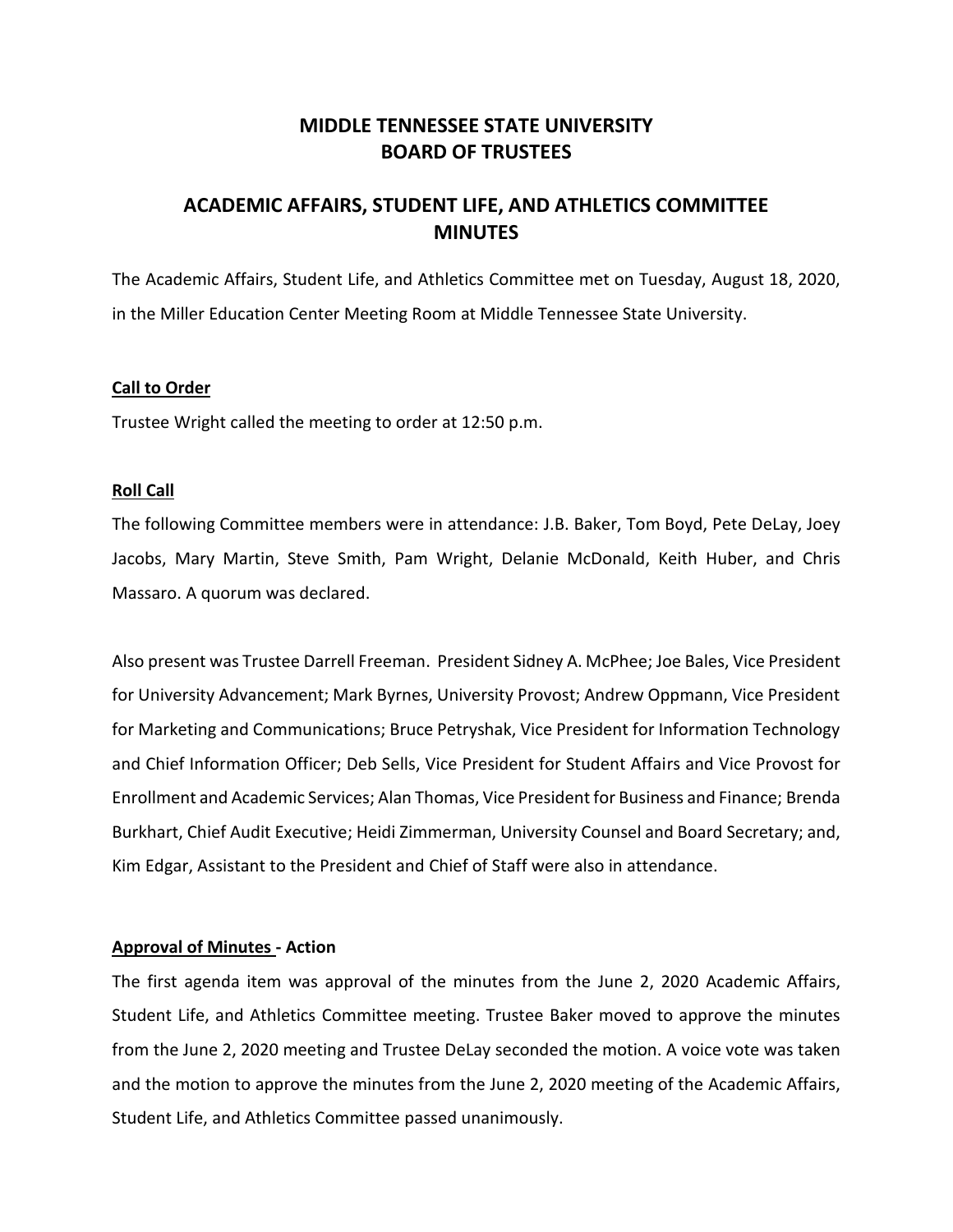## **Approval of New Academic Degree Program – Action**

## **Bachelor of Arts in Art Therapy**

## **Master of Arts in Art Therapy**

In discussing these new degree programs, Provost Byrnes told the Trustees this is another example of programs with a clear career path. Letters of support demonstrate a need in the market for qualified people. No public institution offers a bachelor's degree and no school in the state, public or private, currently offers a master's program in art therapy, which is required for board certification and licensure as an art therapist.

A motion was made by Trustee Boyd to approve the Bachelor of Arts and Master of Arts in Art Therapy and Trustee DeLay seconded the motion. A voice vote was taken and the motion to approve the Bachelor of Arts and Master of Arts in Art Therapy passed unanimously.

## **Approval of New Academic Degree under Consideration - Action**

# **Master of Science in Data Science**

The Bachelor of Science and a graduate certificate in Data Science launched this fall. There is great demand for these graduates. These proposals will still have to go through the campus curriculum process and external reviews with THEC, if approved by the Board of Trustees. This program is part of the university's broader initiative concerning data science.

Trustee Boyd moved to approve consideration of a Master of Science in Data Science and Trustee Baker seconded the motion. During discussion, Trustee Boyd asked if the actual versus the projected enrollment numbers for new programs approved by the Board could be provided. Provost Byrnes explained that this information is provided to THEC for the first five (5) years after a program is initiated in a post-approval report. He agreed that this information will be shared with the Board. A voice vote was taken and the motion to approve consideration of a Master of Science in Data Science passed unanimously.

# **SACSCOC Fifth-Year Interim Report - Information**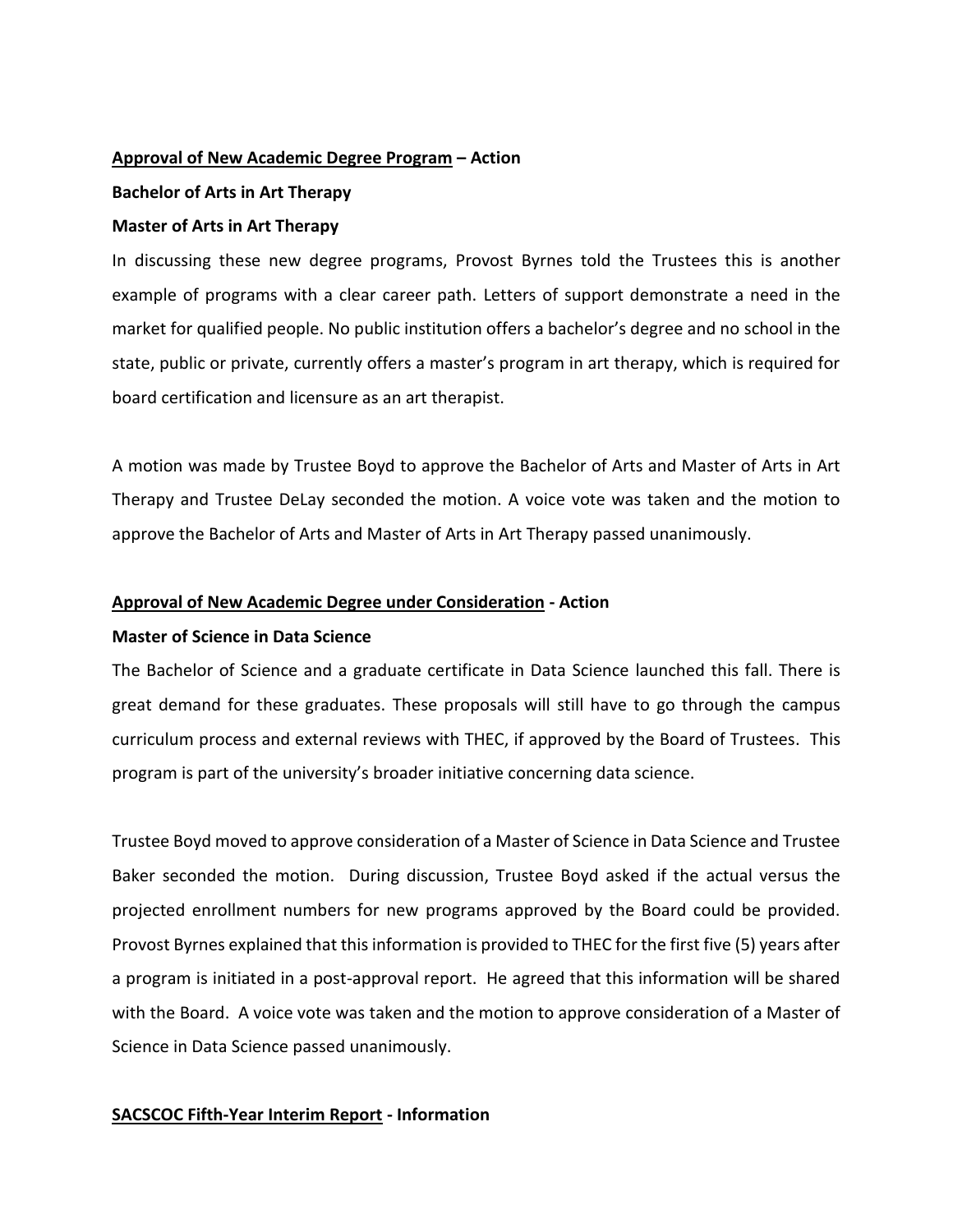Dr. Mary Hoffschwelle, Associate Provost for Strategic Planning and Partnerships and SACSCOC Accreditation Liaison, reminded the Committee that the Commission last reaffirmed the university's accreditation in 2016 with no recommendations. She informed the Committee of the Fifth-Year Interim Report due March 2022. Academic Year 2020-2021 will be the year of record for reporting. Institutional achievements and areas for improvement will be recognized while reporting on 22 accreditation standards that impact many aspects of the university. Dr. McPhee formed a Fifth-Year Report committee, led by Provost Byrnes, with representatives from across the university. An impact report on the Quality Enhancement Plan, MT Engage, will be submitted. Peer reviewers will evaluate selected new off-campus instructional sites. An off-site committee will review the complete report, and the SACSCOC Board of Trustees will report their findings in December 2022.

Trustee Freeman added that although MTSU did not receive any recommendations from SACSCOC in 2017 regarding the substantive change of governance review, they did express a concern relative to the Board of Trustees' role in university operations.

Trustee Boyd asked Dr. Hoffschwelle if she would share with the Board progress toward the Fifth-Year Interim Report. Dr. Hoffschwelle agreed to do this.

President McPhee noted that SACSCOC can visit or request information at any time as they are looking for continuous compliance.

#### **Data Science Initiative Update – Information**

Dr. Charlie Apigian gave an overview of the progress of the Data Science Initiative since its announcement last February. The bachelor's degree (25 students enrolled) and graduate certificate (25 students enrolled with a second cohort of 25 planned) launched this semester, and development of a master's degree will begin. Dr. Apigian explained that the program involves numerous departments in various colleges.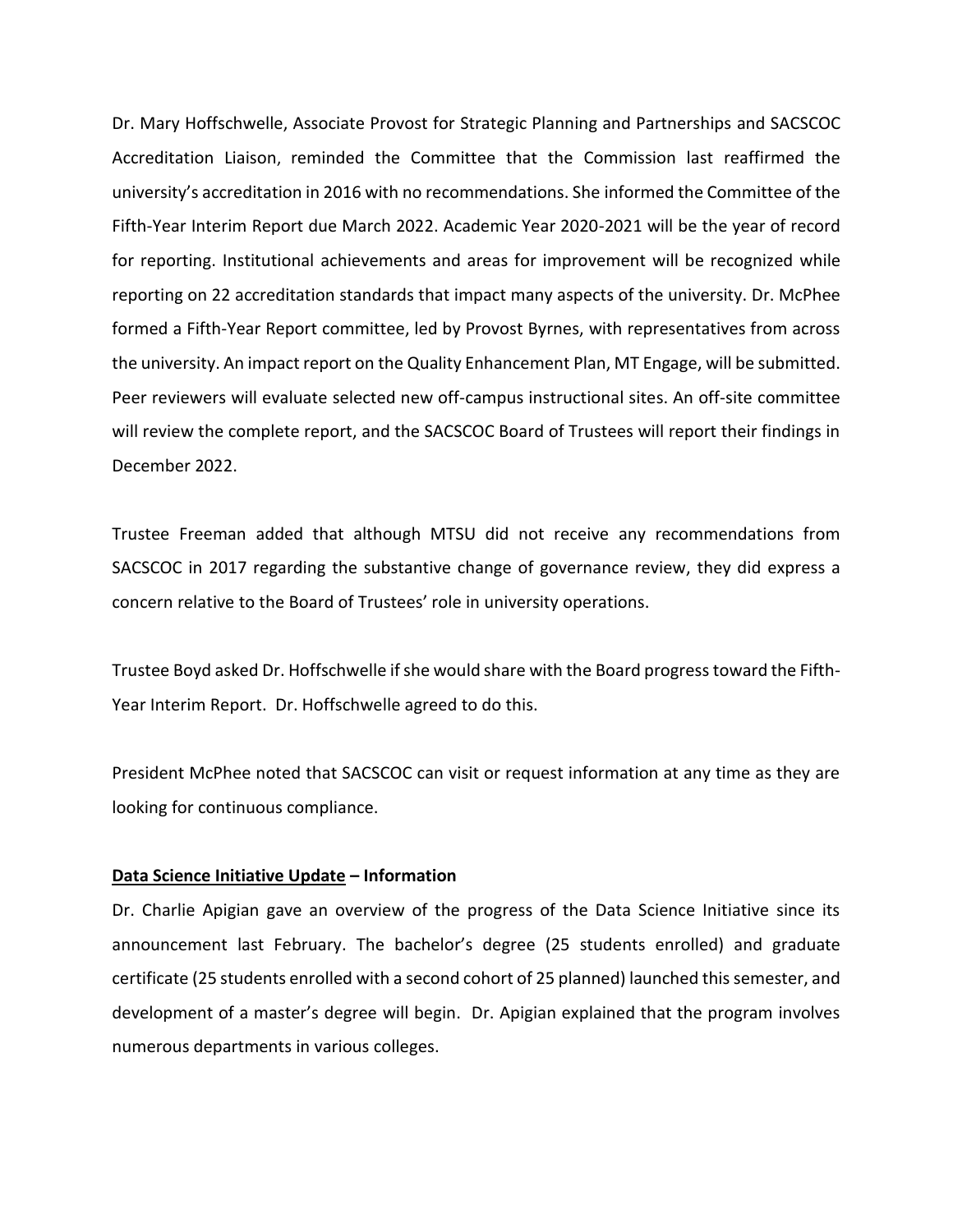The Data Science Institute brought in over \$1M in research funding and is collaborating with Tennessee Tech and UT-Chattanooga on an NSF grant for workforce development. It is also funding two teachers in the degree program who will teach data science at the high school level.

This summer the Data Science Institute found partners in private industry capable of helping local and state governments identify additional revenue streams. MTSU would be the resource to use data to help the state.

Trustee Boyd asked what the capacity is for each level of the program. Dr. Apigian explained that the master's degree curriculum will utilize currently existing courses. New faculty were hired for the undergraduate program, and with the certificate program, he stated that 50 students in 2 cohorts a year is a great number.

Trustee Martin stated, and Dr. Apigian agreed, that PhD programs require considerable resources. Dr. McPhee stated that he and the Provost have made it clear that they will reallocate resources for programs that have growth potential. He praised the work of Dr. Apigian and his colleagues in putting together these programs in a short period of time. He also shared that former Speaker Beth Harwell has been an advocate for these programs, working for appropriations to support them.

#### **Athletics Update - Information**

Chris Massaro, Director of Athletics, gave highlights of academic progress for the department. He stated that for the sixth straight year a department record for graduation success rate (92%) was set. The football team's rate was 95%, which was third in the nation, tied with Vanderbilt. He acknowledged that this came as a collective effort with the Division of Student Affairs, which runs the Student-Athlete Enhancement Center. Other statistics offered from the 2019 fall semester: of 368 student-athletes, 58% had a GPA of 3.0 or higher; 121 or 34% made the Dean's List with a GPA of 3.5 or higher; 35 or 10% earned a perfect 4.0 GPA; 12 of the 15 teams had a semester GPA of 3.0 or higher. In the spring 2020 semester, of 340 student-athletes 77% had a GPA of 3.0 or higher; 172 or 51% made the Dean's List; 95 students or 28% had a perfect 4.0 GPA; and 14 of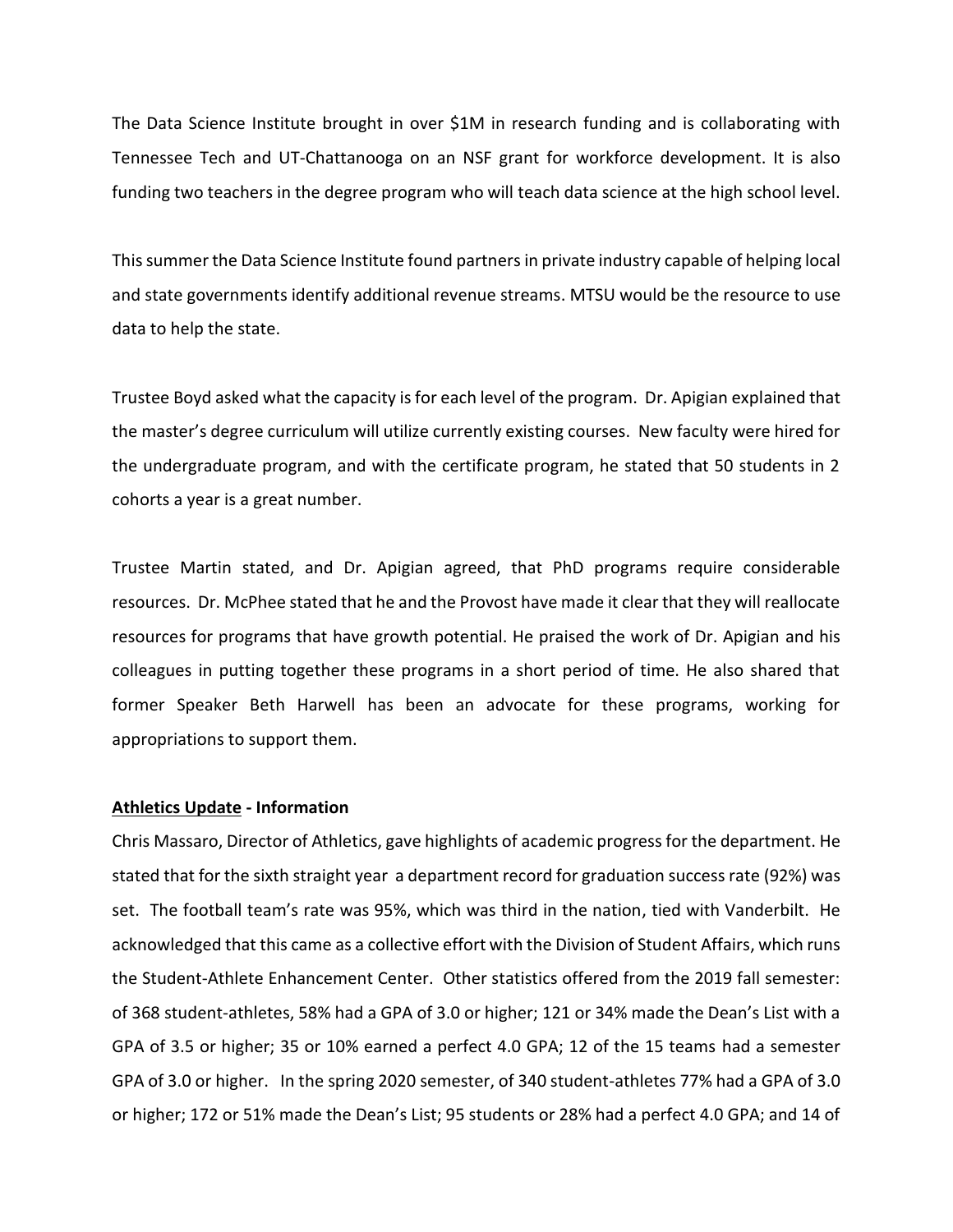the 15 teams had a GPA of 3.0 or higher. The semester GPA for all student-athletes was a 3.36 with a cumulative average of 3.18. The academic progress rate, an NCAA measurement, each of the 15 teams had a multi-year rate of 950 and above. Forty-three student-athletes graduated last year.

Then Mr. Massaro gave an overview of testing and safety protocols for student-athletes, athletic practices, and competition as relates to the pandemic. Dr. McPhee said the conference is requiring athletes be tested three times per week, and he is not comfortable with the costs associated with this frequency. Testing costs and turnaround time for results are the two major obstacles.

Trustee Freeman expressed concern for athletes and opposition to athletic competition as well as in-person classes. He raised the issue of African-Americans being adversely impacted by the coronavirus at disproportionate rates. Mr. Massaro stated that they are watching the rates of infection in student-athletes and, so far, they have not seen this with the student-athletes. He agreed with Trustee Freeman that adequate testing is essential to being able to have sports. He explained the safety precautions put in place with the football team to manage the risk and mitigate the possibility of infection. Trustee Freeman stated that while those in the Committee meeting were adhering to CDC guidelines through social distancing and mask wearing, studentathletes are being asked to engage in conduct not in adherence with these guidelines and may expose themselves to the virus. He reemphasized his opposition to sports and in-person classes during the pandemic. Dr. McPhee stated that he shares those concerns for student safety. However, he explained that he participated in a meeting during which a leading cardiologist stated that

If precautions are taken, the risk is significantly reduced. The risk cannot be eliminated but steps have been and are being taken to mitigate risks. He also reminded the Committee that he is keeping up with circumstances related to the virus and that triggers have been identified that would result in pivoting from in-person to remote learning, as well as, ceasing to play football. Trustee Freeman asked if plans are in place for where students will go should the campus need